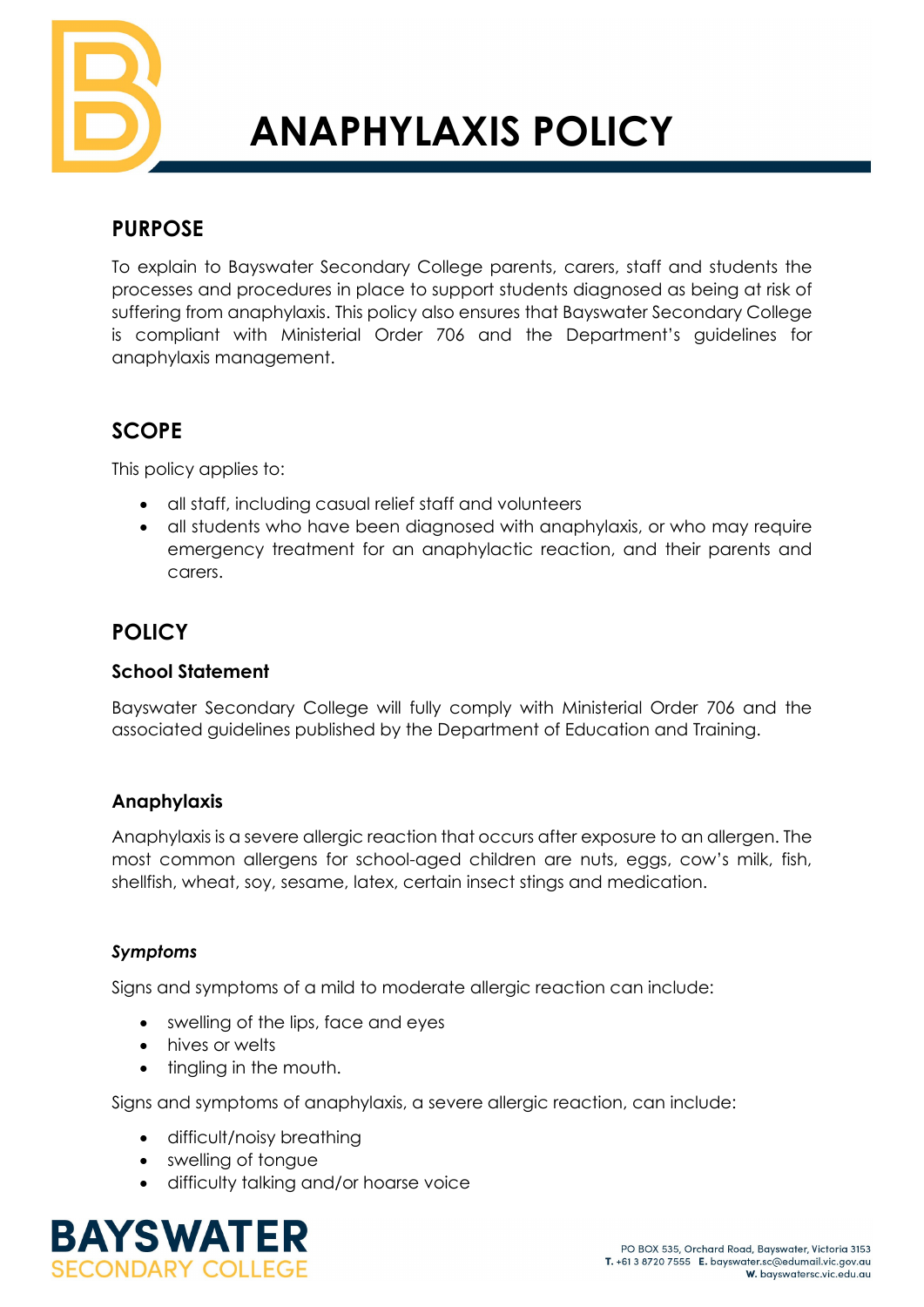- wheeze or persistent cough
- persistent dizziness or collapse
- student appears pale or floppy
- abdominal pain and/or vomiting.

Symptoms usually develop within ten minutes and up to two hours after exposure to an allergen, but can appear within a few minutes.

#### *Treatment*

Adrenaline given as an injection into the muscle of the outer mid-thigh is the first aid treatment for anaphylaxis.

Individuals diagnosed as being at risk of anaphylaxis are prescribed an adrenaline autoinjector for use in an emergency. These adrenaline autoinjectors are designed so that anyone can use them in an emergency.

#### **Individual Anaphylaxis Management Plans**

All students at Bayswater Secondary College who are diagnosed by a medical practitioner as being at risk of suffering from an anaphylactic reaction must have an Individual Anaphylaxis Management Plan. When notified of an anaphylaxis diagnosis, the Principal of Bayswater Secondary College is responsible for developing a plan in consultation with the student's parents/carers.

Where necessary, an Individual Anaphylaxis Management Plan will be in place as soon as practicable after a student enrols at Bayswater Secondary College and where possible, before the student's first day.

#### **Parents and carers must:**

- obtain an ASCIA Action Plan for Anaphylaxis from the student's medical practitioner and provide a copy to the school as soon as practicable
- immediately inform the school in writing if there is a relevant change in the student's medical condition and obtain an updated ASCIA Action Plan for Anaphylaxis
- provide an up-to-date photo of the student for the ASCIA Action Plan for Anaphylaxis when that Plan is provided to the school and each time it is reviewed
- provide the school with a current adrenaline autoinjector for the student that has not expired;
- participate in annual reviews of the student's Plan.

#### **Each student's Individual Anaphylaxis Management Plan must include:**

• information about the student's medical condition that relates to allergies and the potential for anaphylactic reaction, including the type of allergies the student has

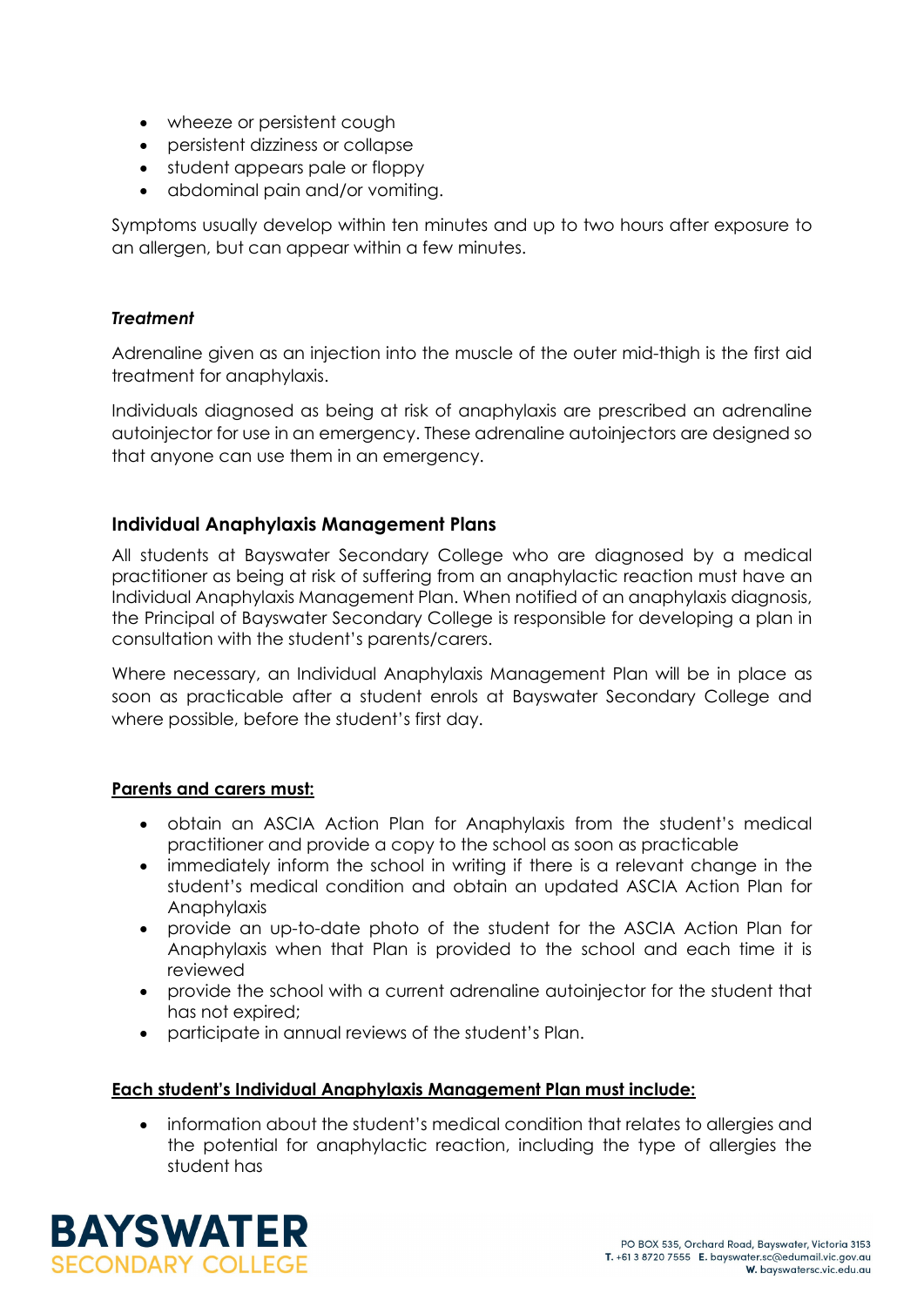- information about the signs or symptoms the student might exhibit in the event of an allergic reaction based on a written diagnosis from a medical practitioner
- strategies to minimise the risk of exposure to known allergens while the student is under the care or supervision of school staff, including in the school yard, at camps and excursions, or at special events conducted, organised or attended by the school
- the name of the person(s) responsible for implementing the risk minimisation strategies, which have been identified in the Plan
- information about where the student's medication will be stored
- the student's emergency contact details
- an up-to-date ASCIA Action Plan for Anaphylaxis completed by the student's medical practitioner.

#### *Review and updates to Individual Anaphylaxis Management Plans*

A student's Individual Anaphylaxis Management Plan will be reviewed and updated on an annual basis in consultation with the student's parents/carers. The plan will also be reviewed and, where necessary, updated in the following circumstances:

- as soon as practicable after the student has an anaphylactic reaction at school
- if the student's medical condition, insofar as it relates to allergy and the potential for anaphylactic reaction, changes
- when the student is participating in an off-site activity, including camps and excursions, or at special events including fetes and concerts.

Our school may also consider updating a student's Individual Anaphylaxis Management Plan if there is an identified and significant increase in the student's potential risk of exposure to allergens at school.

## **Location of plans and adrenaline autoinjectors**

*A copy of each student's Individual Anaphylaxis Management Plan will be stored with their ASCIA Action Plan for Anaphylaxis at the front office. Whilst some students keep their adrenaline autoinjector on their person, medication for those that do not will be stored and labelled with their name at the front office, together with adrenaline autoinjectors for general use.* 

## **Risk Minimisation Strategies**

*To reduce the risk of a student suffering from an anaphylactic reaction at Bayswater Secondary College, we have put in place the following strategies:*

- *staff are briefed twice-yearly in relation to the specific needs of students with anaphylaxis*
- *staff are trained in the recognition of the signs and symptoms of anaphylaxis, as well as the use of adrenaline autoinjectors*
- *staff and students are regularly reminded to wash and sanitise their hands when eating and drinking*
- *garbage bins at school are to remain covered with lids to reduce the risk of attracting insects*

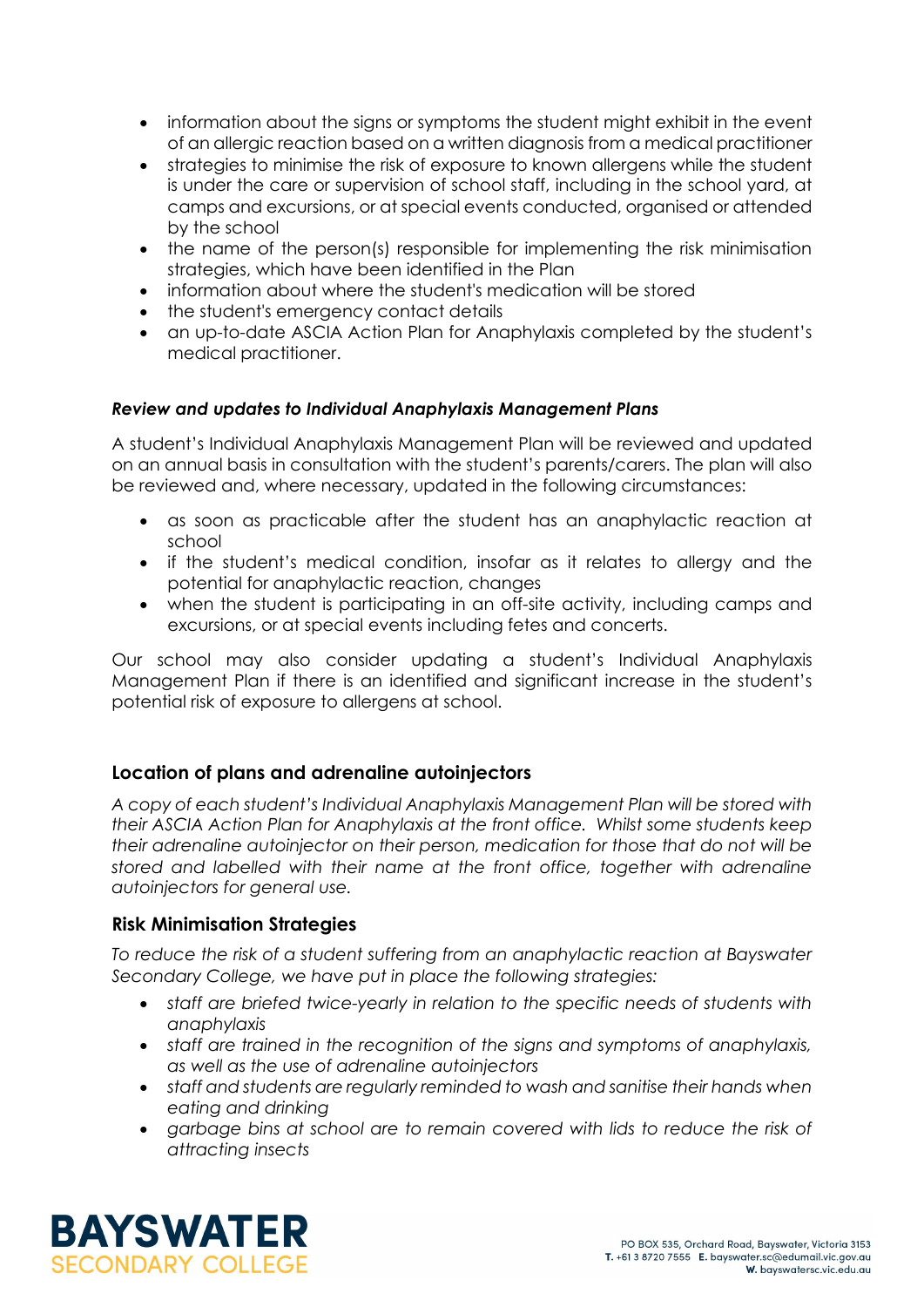- *school canteen staff are trained in appropriate food handling to reduce the risk of cross-contamination*
- *a general use adrenaline autoinjector will be stored at the front office for ease of access*
- *Planning for off-site activities such as camps and excursions will include risk minimisation strategies for students at risk of anaphylaxis including supervision requirements, appropriate number of trained staff, emergency response procedures and other risk controls appropriate to the activity and students attending.*
- *A general use adrenaline autoinjector will be taken on all camps and excursions*

#### **Adrenaline autoinjectors for general use**

Bayswater Secondary College will maintain a supply of adrenaline autoinjectors for general use, as a back-up to those provided by parents and carers for specific students, and also for students who may suffer from a first time reaction at school.

Adrenaline autoinjectors for general use will be stored at the front office and labelled "general use".

The Principal is responsible for arranging the purchase of adrenaline autoinjectors for general use, and will consider:

- the number of students enrolled at Bayswater Secondary College at risk of anaphylaxis
- the accessibility of adrenaline autoinjectors supplied by parents
- the availability of a sufficient supply of autoinjectors for general use in different locations at the school, as well as at camps, excursions and events
- the limited life span of adrenaline autoinjectors, and the need for general use adrenaline autoinjectors to be replaced when used or prior to expiry
- the weight of the students at risk of anaphylaxis to determine the correct dosage of adrenaline autoinjector/s to purchase.

#### **Emergency Response**

In the event of an anaphylactic reaction, the emergency response procedures in this policy must be followed, together with the school's general first aid procedures, emergency response procedures and the student's Individual Anaphylaxis Management Plan.

A complete and up-to-date list of students identified as being at risk of anaphylaxis is maintained by the Office Manager and stored at the front office.

For camps, excursions and special events, a designated staff member will be responsible for maintaining a list of students at risk of anaphylaxis attending the special event, together with their Individual Anaphylaxis Management Plans and adrenaline autoinjectors, where appropriate.

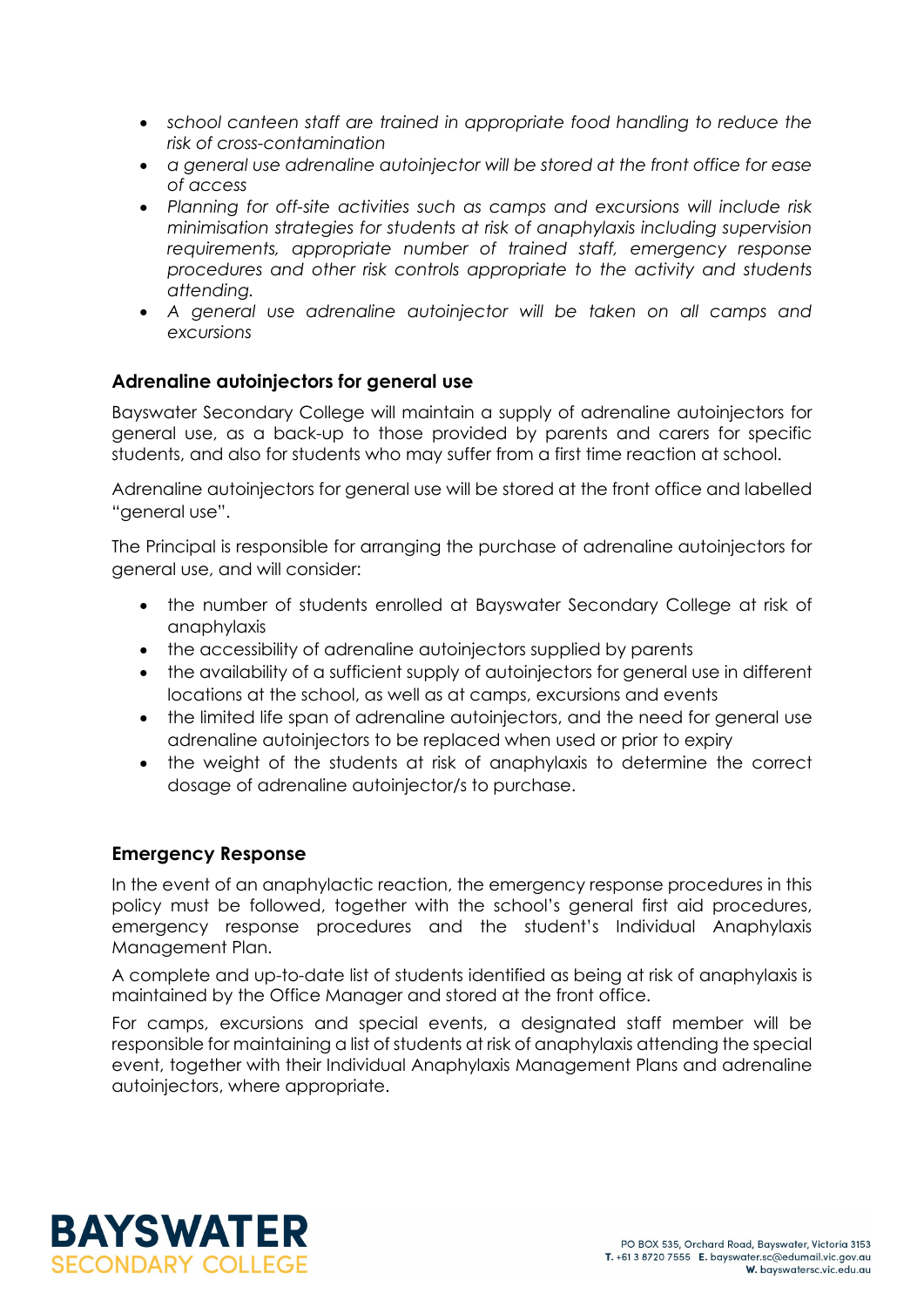If a student experiences an anaphylactic reaction at school or during a school activity, school staff must:

| <b>Step</b> | <b>Action</b>                                                                                                                                                                                                                                                                                                                                                                                              |
|-------------|------------------------------------------------------------------------------------------------------------------------------------------------------------------------------------------------------------------------------------------------------------------------------------------------------------------------------------------------------------------------------------------------------------|
| 1.          | Lay the person flat<br>$\bullet$                                                                                                                                                                                                                                                                                                                                                                           |
|             | Do not allow them to stand or walk                                                                                                                                                                                                                                                                                                                                                                         |
|             | If breathing is difficult, allow them to sit<br>$\bullet$                                                                                                                                                                                                                                                                                                                                                  |
|             | Be calm and reassuring                                                                                                                                                                                                                                                                                                                                                                                     |
|             | Do not leave them alone                                                                                                                                                                                                                                                                                                                                                                                    |
|             | Seek assistance from another staff member or reliable student to<br>locate the student's adrenaline autoinjector or the school's general<br>use autoinjector, and the student's Individual Anaphylaxis<br>Management Plan, stored at the front office.<br>If the student's plan is not immediately available, or they appear to<br>$\bullet$<br>be experiencing a first time reaction, follow steps 2 to 5 |
| 2.          | Administer an EpiPen or EpiPen Jr                                                                                                                                                                                                                                                                                                                                                                          |
|             | Remove from plastic container                                                                                                                                                                                                                                                                                                                                                                              |
|             | Form a fist around the EpiPen and pull off the blue safety release<br>٠                                                                                                                                                                                                                                                                                                                                    |
|             | (cap)<br>Place orange end against the student's outer mid-thigh (with or                                                                                                                                                                                                                                                                                                                                   |
|             | without clothing)                                                                                                                                                                                                                                                                                                                                                                                          |
|             | Push down hard until a click is heard or felt and hold in place for 3<br>٠                                                                                                                                                                                                                                                                                                                                 |
|             | seconds                                                                                                                                                                                                                                                                                                                                                                                                    |
|             | Remove EpiPen                                                                                                                                                                                                                                                                                                                                                                                              |
|             | Note the time the EpiPen is administered<br>$\bullet$<br>Retain the used EpiPen to be handed to ambulance paramedics<br>$\bullet$<br>along with the time of administration                                                                                                                                                                                                                                 |
|             | <b>OR</b>                                                                                                                                                                                                                                                                                                                                                                                                  |
|             | Administer an Anapen® 500, Anapen® 300, or Anapen® Jr.<br>Pull off the black needle shield                                                                                                                                                                                                                                                                                                                 |
|             | Pull off grey safety cap (from the red button)                                                                                                                                                                                                                                                                                                                                                             |
|             | Place needle end firmly against the student's outer mid-thigh at 90<br>$\bullet$                                                                                                                                                                                                                                                                                                                           |
|             | degrees (with or without clothing)                                                                                                                                                                                                                                                                                                                                                                         |
|             | Press red button so it clicks and hold for 10 seconds                                                                                                                                                                                                                                                                                                                                                      |
|             | Remove Anapen®                                                                                                                                                                                                                                                                                                                                                                                             |
|             | Note the time the Anapen is administered                                                                                                                                                                                                                                                                                                                                                                   |
|             | Retain the used Anapen to be handed to ambulance paramedics<br>along with the time of administration                                                                                                                                                                                                                                                                                                       |
| 3.          | Call an ambulance (000)                                                                                                                                                                                                                                                                                                                                                                                    |
| 4.          | If there is no improvement or severe symptoms progress (as described in                                                                                                                                                                                                                                                                                                                                    |
|             | the ASCIA Action Plan for Anaphylaxis), further adrenaline doses may be                                                                                                                                                                                                                                                                                                                                    |
|             | administered every five minutes, if other adrenaline autoinjectors are                                                                                                                                                                                                                                                                                                                                     |
|             | available.                                                                                                                                                                                                                                                                                                                                                                                                 |
| 5.          | Contact the student's emergency contacts.                                                                                                                                                                                                                                                                                                                                                                  |

If a student appears to be having a severe allergic reaction but has not been previously diagnosed with an allergy or being at risk of anaphylaxis, school staff should follow steps  $2 - 5$  as above.

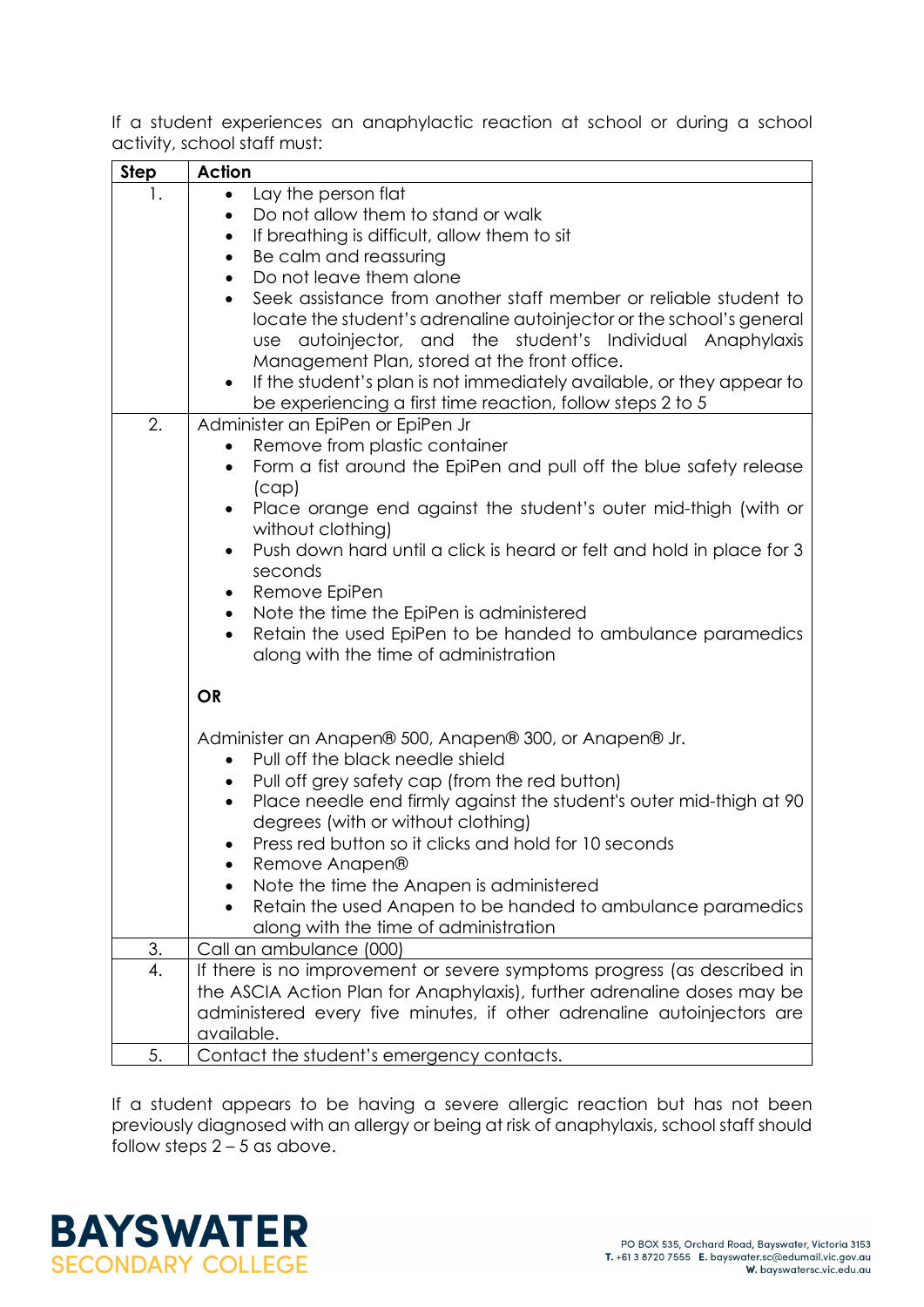Schools can use either the EpiPen® **and Anapen® on any student** suspected to be experiencing an anaphylactic reaction, regardless of the device prescribed in their ASCIA Action Plan.

Where possible, schools should consider using the correct dose of adrenaline autoinjector depending on the weight of the student. However, in an emergency if there is no other option available, any device should be administered to the student.

**Note**: If in doubt, it is better to use an adrenaline autoinjector than not use it, even if *in hindsight the reaction is not anaphylaxis. Under-treatment of anaphylaxis is more harmful and potentially life threatening than over-treatment of a mild to moderate allergic reaction. Refer to 'Frequently asked questions' on the [Resources tab](https://www2.education.vic.gov.au/pal/anaphylaxis/resources) of the Department's Anaphylaxis Policy.*

# **Communication Plan**

This policy will be available on Bayswater Secondary College's website so that parents and other members of the school community can easily access information about Bayswater Secondary College's anaphylaxis management procedures. The parents and carers of students who are enrolled at Bayswater Secondary College and are identified as being at risk of anaphylaxis will also be provided with a copy of this policy.

The Principal is responsible for ensuring that all relevant staff, including casual relief staff, canteen staff and volunteers are aware of this policy and Bayswater Secondary College's procedures for anaphylaxis management. Casual relief staff and volunteers who are responsible for the care and/or supervision of students who are identified as being at risk of anaphylaxis will also receive a verbal briefing on this policy, their role in responding to an anaphylactic reaction and where required, the identity of students at risk.

The Principal is also responsible for ensuring relevant staff are trained and briefed in anaphylaxis management, consistent with the Department's [Anaphylaxis Guidelines.](https://www2.education.vic.gov.au/pal/anaphylaxis/guidance)

## **Staff training**

The Principal will ensure that all following school staff are appropriately trained in anaphylaxis management including:

- School staff who conduct classes attended by students who are at risk of anaphylaxis
- School staff who conduct specialist classes, all canteen staff, admin staff, first aiders and any other member of school staff as required by the Principal based on a risk assessment.

Staff who are required to undertake training must have completed:

- an approved face-to-face anaphylaxis management training course in the last three years, or
- an approved online anaphylaxis management training course in the last two years.

Bayswater Secondary College uses the ASCIA eTraining course.